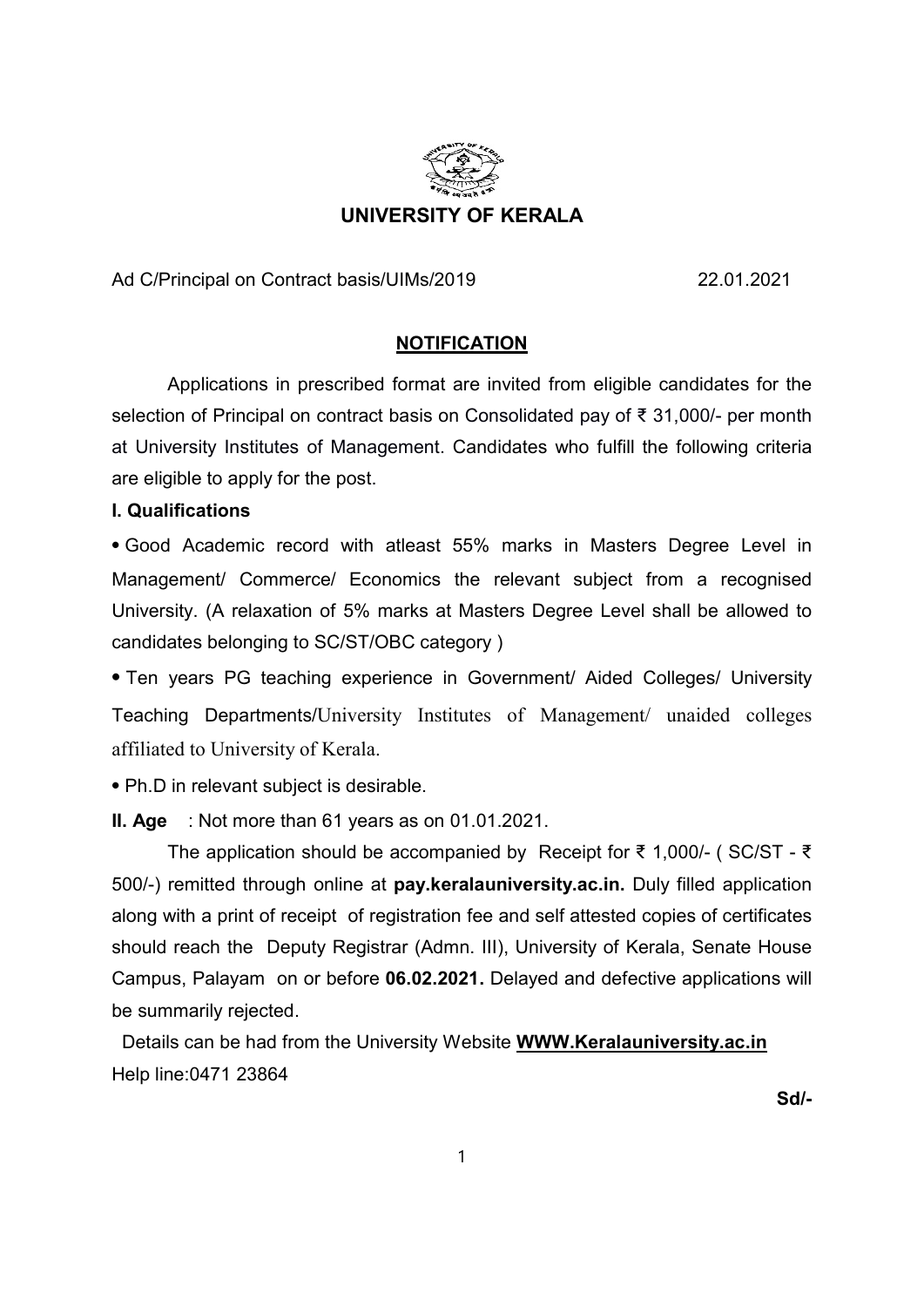# R E G I S T R A R (i/c)



# UNIVERSITY OF KERALA

# APPLICATION FORM FOR THE SELECTION OF PRINCIPAL ON CONTRACT BASIS AT UNIVERSITY INSTITUTES OF MANAGEMENT

Principal on contract basis at University Institute of Management.

1.Post :

| 2.Name<br><b>Male</b> | Female                 | <b>Transgender</b> |
|-----------------------|------------------------|--------------------|
| 3.Sex                 |                        | ٠<br>٠             |
|                       | 4. Age & Date of Birth | ٠                  |

- 5. Religion & Caste :
- 6. Permanent Address :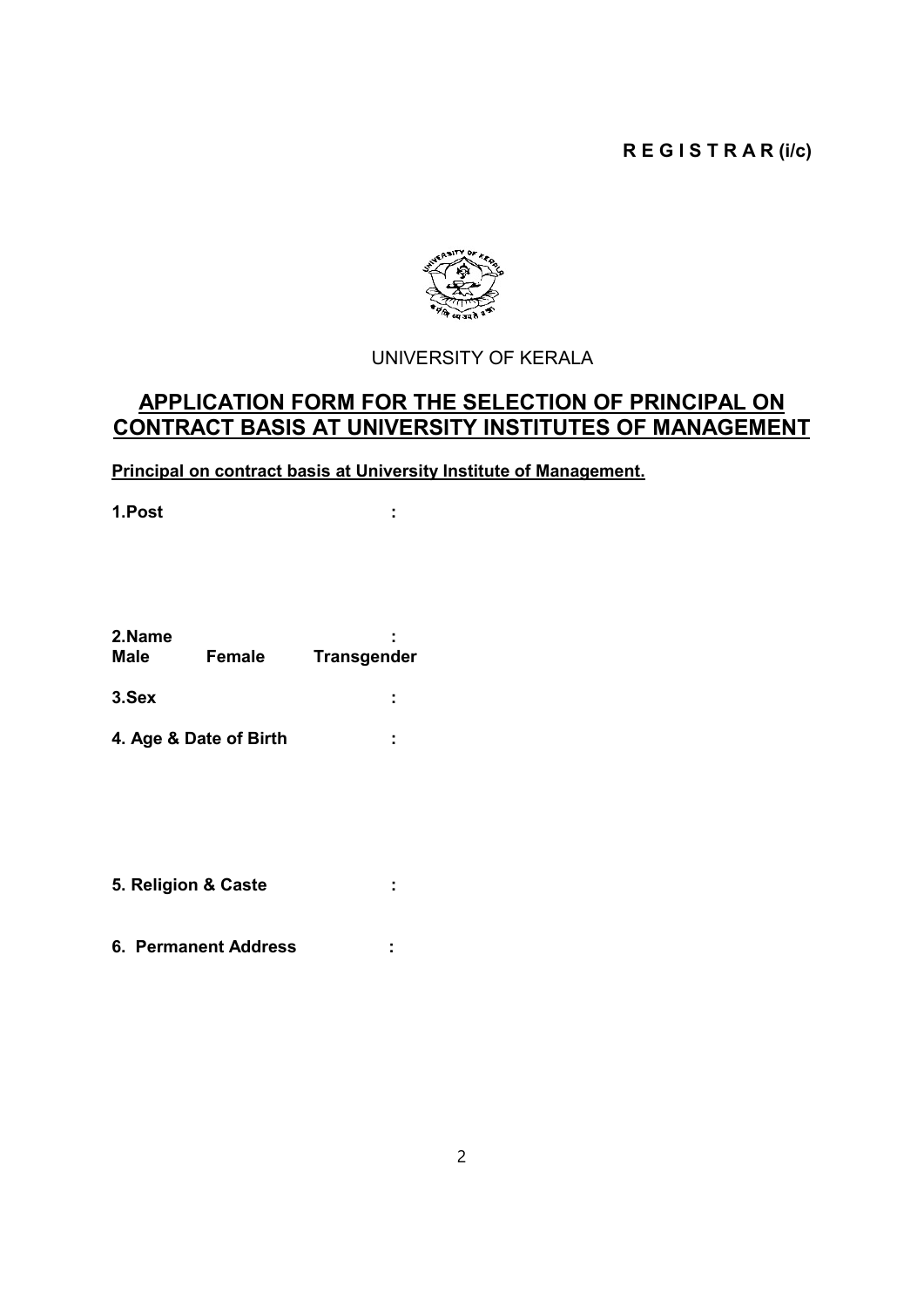7. Address for Correspondence :

| <b>8. Contact Details</b> |  |
|---------------------------|--|
|                           |  |

**Email** 

9. Fee Remittance Details : 

10. Experience

| <b>Name of Institution</b> | <b>Designation</b> | Period |    |
|----------------------------|--------------------|--------|----|
|                            |                    | From   | To |
|                            |                    |        |    |
|                            |                    |        |    |
|                            |                    |        |    |
|                            |                    |        |    |
|                            |                    |        |    |
|                            |                    |        |    |
|                            |                    |        |    |
|                            |                    |        |    |
|                            |                    |        |    |
|                            |                    |        |    |
|                            |                    |        |    |
|                            |                    |        |    |

 $\pm$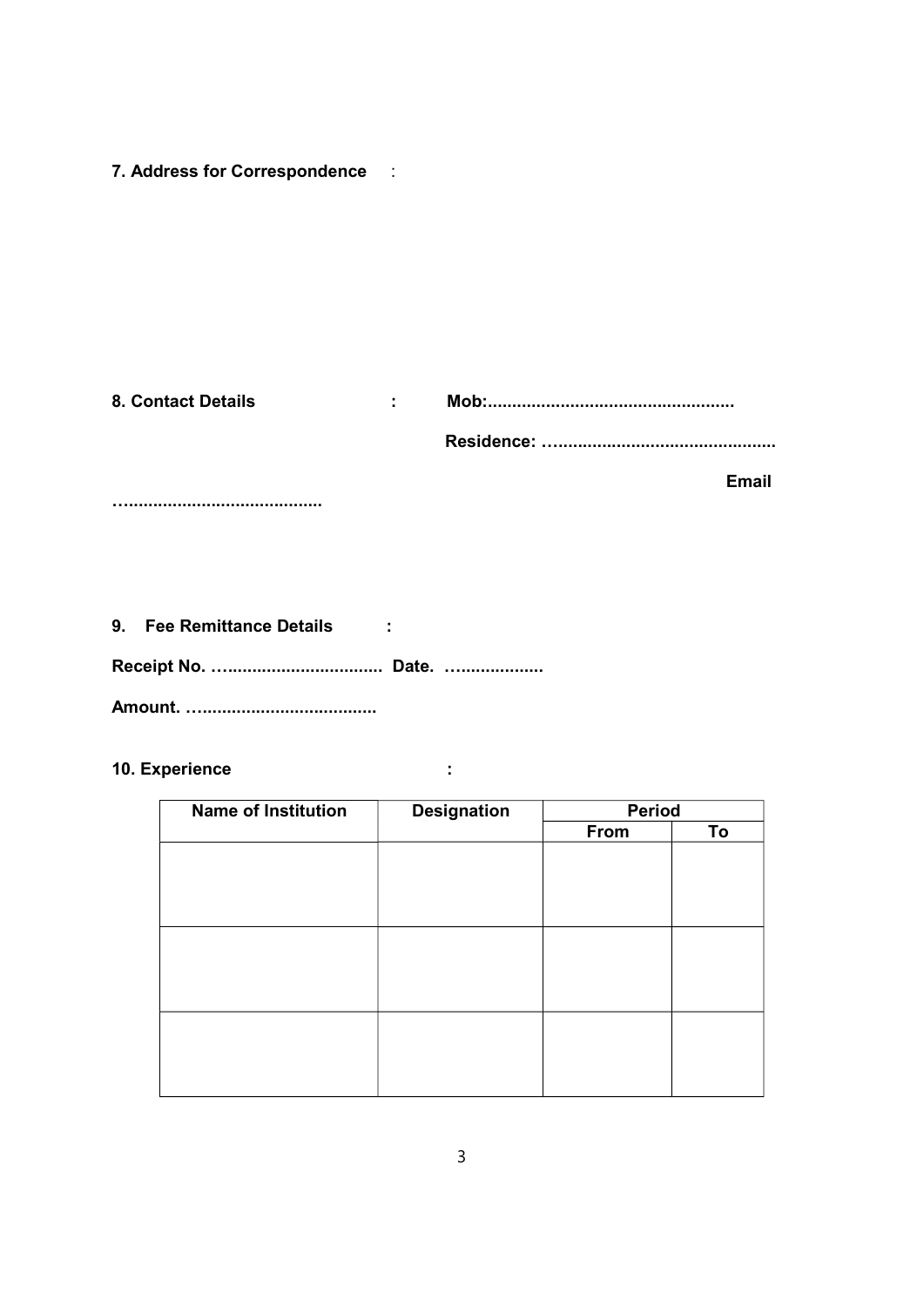# Total Teaching /Research/ Industrial/Professional Experience \_\_\_\_\_\_\_\_\_\_\_\_

# 11. Educational Qualifications :

| <b>Course</b>              | <b>Matriculation</b> | <b>Plus Two</b> | <b>Degree</b> | P.G /Others | M.Phil. | Ph.D |
|----------------------------|----------------------|-----------------|---------------|-------------|---------|------|
| <b>School /College</b>     |                      |                 |               |             |         |      |
| <b>Board / University</b>  |                      |                 |               |             |         |      |
| <b>Branch</b>              |                      |                 |               |             |         |      |
| Year of passing            |                      |                 |               |             |         |      |
| <b>Percentage of Marks</b> |                      |                 |               |             |         |      |
| <b>Class / Division</b>    |                      |                 |               |             |         |      |

# 12. Have you Cleared the Eligibility Test (NET) ? Yes No (If Yes, give details)

# 13. Publications in approved Journals :

| <b>Name of Book/Article</b> | Journal / Publisher | <b>Year of Publication</b> |
|-----------------------------|---------------------|----------------------------|
|                             |                     |                            |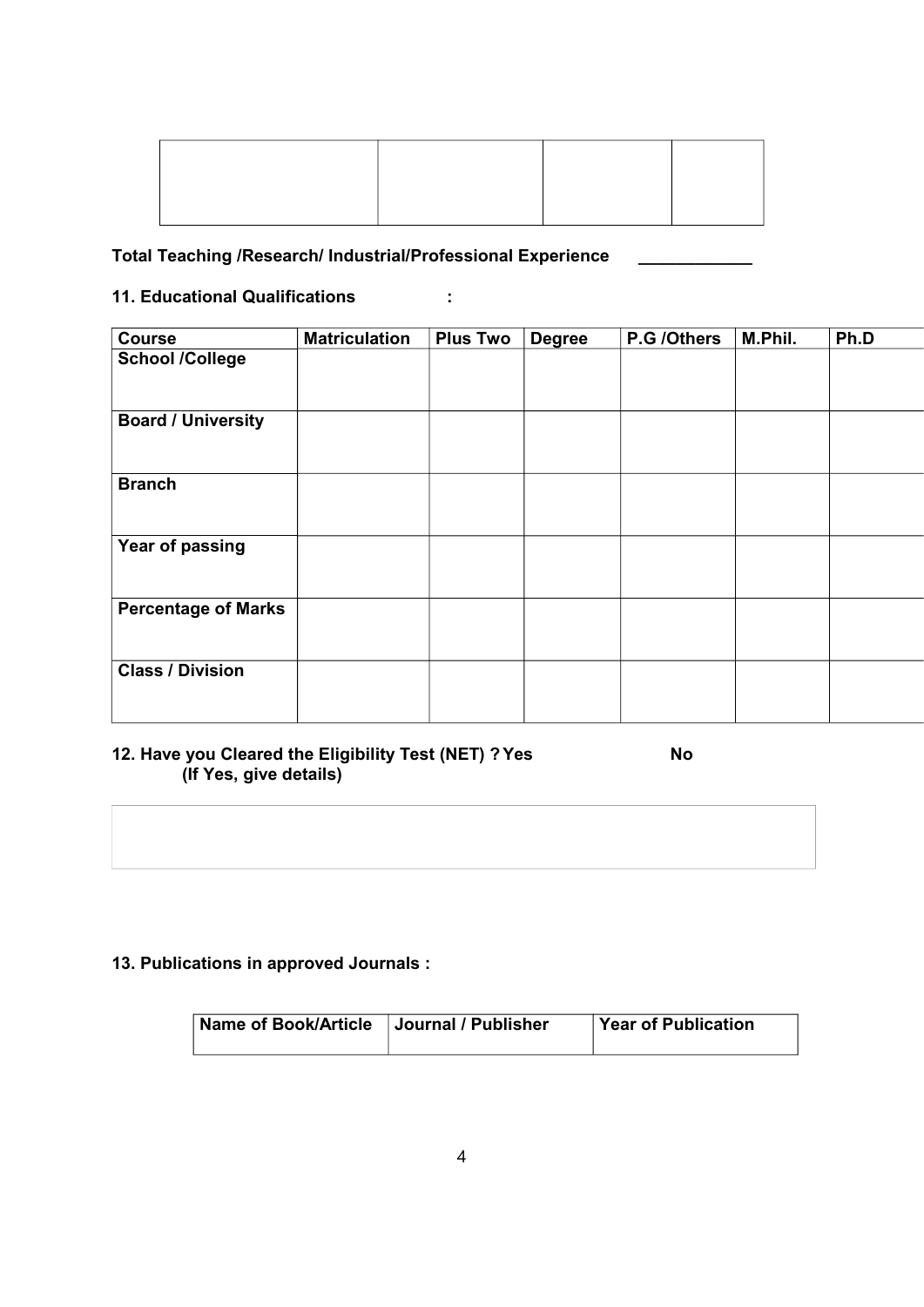#### 14. Paper presented in Seminars /Conferences :

| Inter national | National |
|----------------|----------|
|                |          |
|                |          |
|                |          |
|                |          |
|                |          |

### 15. Any Other Achievements: (Give details)



#### **DECLARATION**